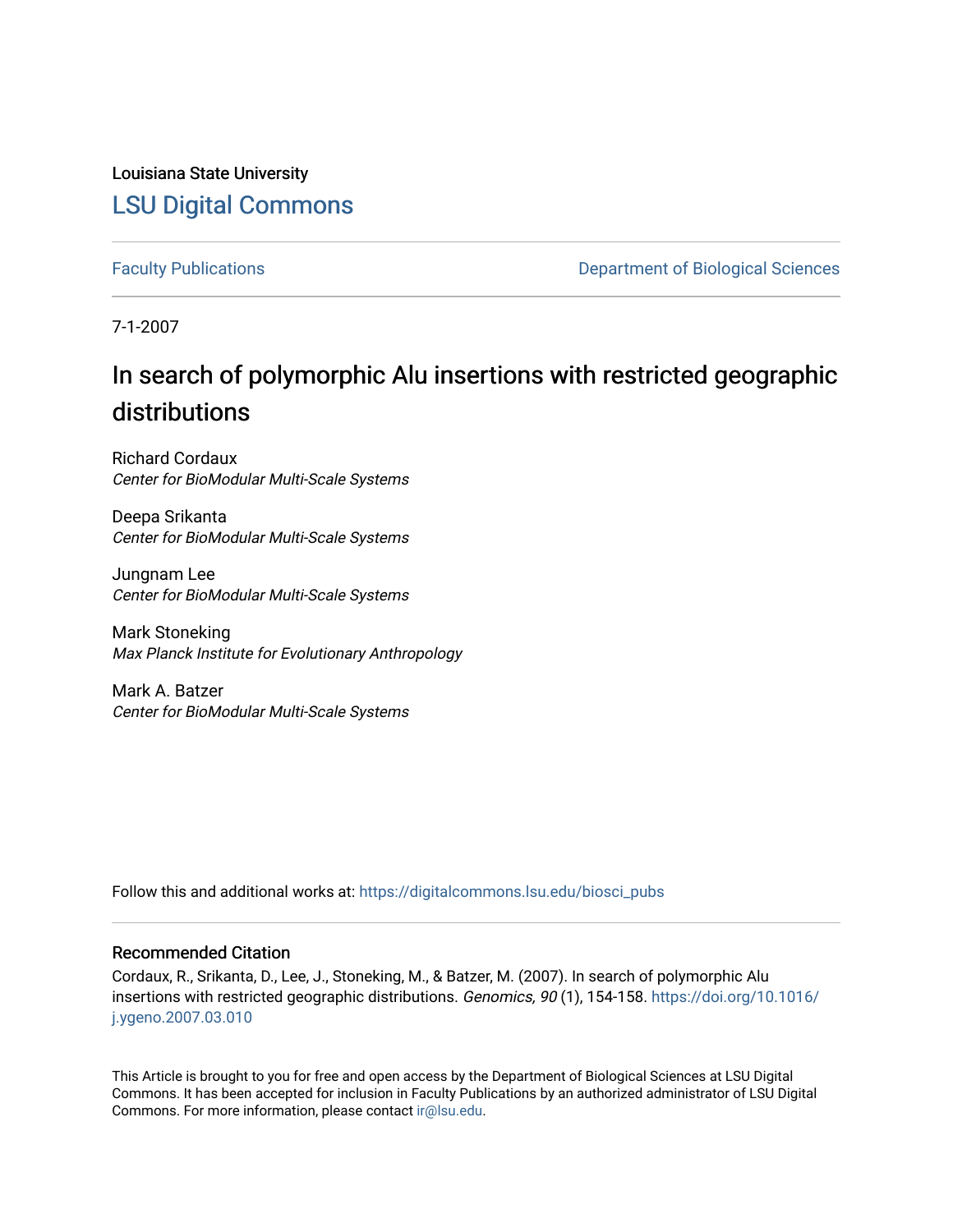

Available online at www.sciencedirect.com



**GENOMICS** 

Genomics 90 (2007) 154–158

www.elsevier.com/locate/ygeno

Short Communication

# In search of polymorphic Alu insertions with restricted geographic distributions

Richard Cordaux<sup>a,b</sup>, Deepa Srikanta<sup>a</sup>, Jungnam Lee<sup>a</sup>, Mark Stoneking<sup>c</sup>, Mark A. Batzer<sup>a,\*</sup>

<sup>a</sup> Department of Biological Sciences, Biological Computation and Visualization Center, Center for BioModular Multi-Scale Systems,

Louisiana State University, 202 Life Sciences Building, Baton Rouge, LA 70803, USA <sup>b</sup> Laboratoire de Génétique et Biologie des Populations de Crustacés, CNRS UMR 6556, Université de Poitiers, 40 Avenue du Recteur Pineau,

86022 Poitiers, France

<sup>c</sup> Department of Evolutionary Genetics, Max Planck Institute for Evolutionary Anthropology, Deutscher Platz 6, 04103 Leipzig, Germany

Received 9 February 2007; accepted 17 March 2007 Available online 11 May 2007

#### Abstract

Alu elements are transposable elements that have reached over one million copies in the human genome. Some  $\Delta l$ u elements inserted in the genome so recently that they are still polymorphic for insertion presence or absence in human populations. Recently, there has been an increasing interest in using Alu variation for studies of human population genetic structure and inference of individual geographic origin. Currently, this requires a high number of Alu loci. Here, we used a linker-mediated polymerase chain reaction method to preferentially identify low-frequency Alu elements in various human DNA samples with different geographic origins. The candidate Alu loci were subsequently genotyped in 18 worldwide human populations (∼370 individuals), resulting in the identification of two new Alu insertions restricted to populations of African ancestry. Our results suggest that it may ultimately become possible to correctly infer the geographic affiliation of unknown samples with high levels of confidence without having to genotype as many as 100 Alu loci. This is desirable if Alu insertion polymorphisms are to be used for human evolution studies or forensic applications.

© 2007 Elsevier Inc. All rights reserved.

Keywords: Alu insertions; Humans; Polymorphism; Genetic structure; Geographic inference

Alu elements are ∼300-bp-long transposable elements that have expanded in primate genomes within the last ∼65 million years (My) [\[1\].](#page-5-0) Alu elements mobilize (i.e., produce new copies) via a "copy and paste" mechanism, in which the RNA transcript of an active element is reverse transcribed as cDNA and the duplicate element is inserted at a new genomic location [\[1\]](#page-5-0). Although only a subset of all *Alu* elements are capable of producing new copies [\[2,3\]](#page-5-0), they continue to expand in the human genome at a substantial rate [\[4\]](#page-5-0). As a result, Alu elements have reached over one million copies in the human genome, making them the most successful mobile elements in the human genome  $[1,5]$ . Concomitantly, Alu elements have had a considerable impact on their host genome, e.g., by inducing genetic disease [\[6\]](#page-5-0) or promoting genomic plasticity

 $[7-9]$  $[7-9]$ . Therefore, *Alu* elements represent an important source of human genomic variation [\[1\]](#page-5-0).

Some *Alu* elements have inserted in the genome so recently that they are still polymorphic for insertion presence or absence at the individual or population levels [\[1,10\].](#page-5-0) Because recently integrated Alu elements follow a neutral model of evolution [\[11\]](#page-5-0), they represent an important source of genetic markers for human population studies [\[1\]](#page-5-0). Hence, Alu elements have proven useful for addressing questions related to human evolution [\[12](#page-5-0)–15]. More recently, there has been an increasing interest in using Alu variation for studies of human population genetic structure and inference of individual geographic origin [\[16,17\].](#page-5-0) For example, by genotyping 100 polymorphic Alu loci, Ray et al. [\[17\]](#page-5-0) were able to correctly infer the geographic affiliation of 18 unknown human individuals with high levels of confidence. However, as noted by the authors, the discovery and characterization of novel Alu insertions with restricted geographic distributions may allow reducing the number of elements required without loss of

 $*$  Corresponding author. Fax:  $+1$  (225) 578 7113. E-mail address: [mbatzer@lsu.edu](mailto:mbatzer@lsu.edu) (M.A. Batzer).

<sup>0888-7543/\$ -</sup> see front matter © 2007 Elsevier Inc. All rights reserved. doi:[10.1016/j.ygeno.2007.03.010](http://dx.doi.org/10.1016/j.ygeno.2007.03.010)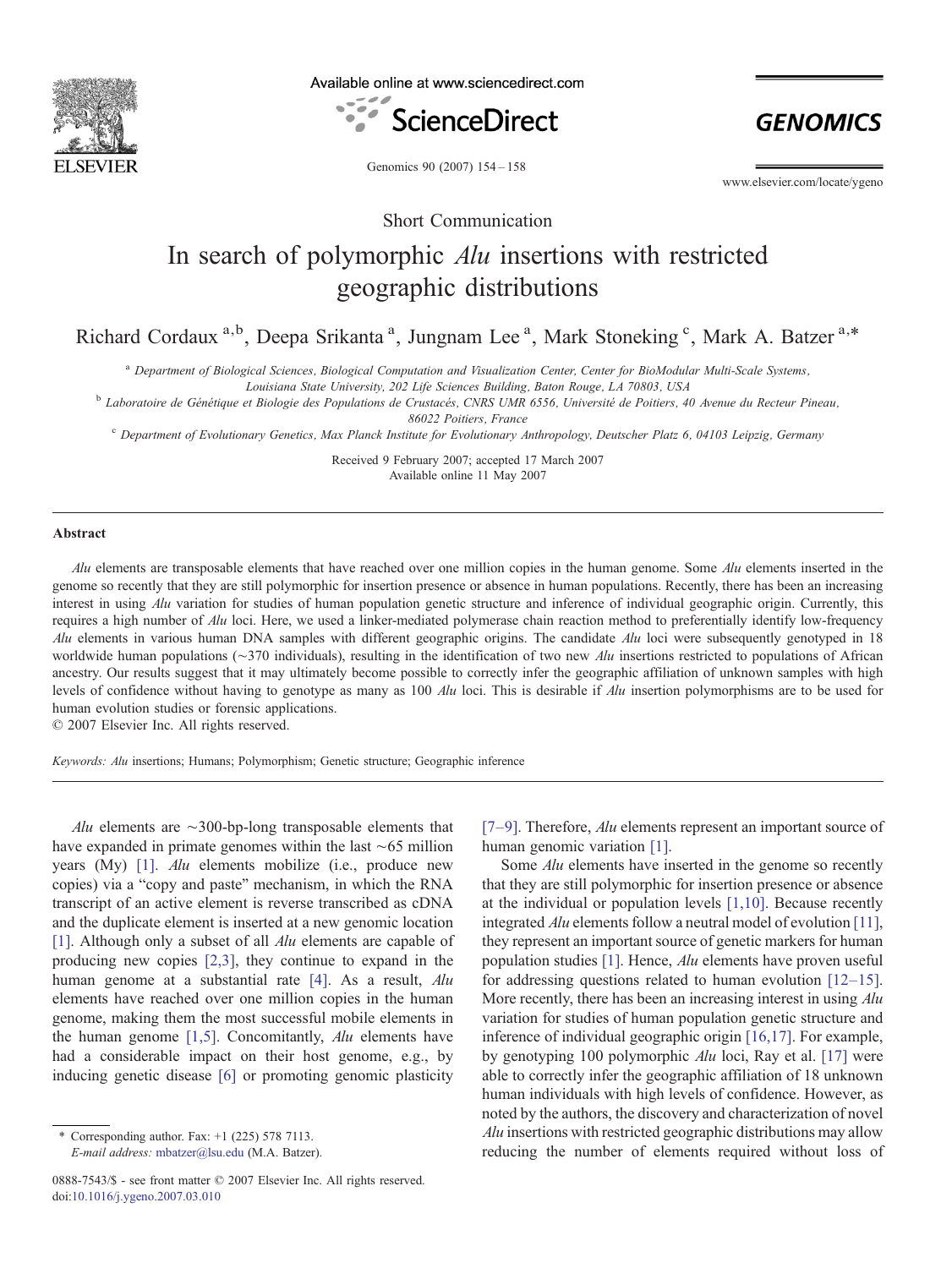<span id="page-2-0"></span>confidence in the results, which could be desirable for applications such as forensics [\[17\]](#page-5-0).

Previously, it has been technically challenging to identify recently integrated Alu elements due to the difficulty of detecting one new insertion among one million preexisting elements in the genome. More recently, computationally based approaches have facilitated the identification of a number of elements differentially inserted among individuals or populations [\[10,18](#page-5-0)–21]. Obviously, such approaches are limited by the availability of genomic sequence data. This may result for example in the preferential recovery of high-frequency elements since the elements have to be present in the sequence to be identified. Moreover, the geographic origin or ethnicity of the samples used to generate genomic data may sometimes be unknown or vague, thus rendering the identification and characterization of Alu insertions with restricted geographic distributions more difficult. To circumvent these potential disadvantages, we used a linker-mediated PCR-like method previously designed to recover newly inserted Alu elements [\[22\],](#page-5-0) modified to target low-frequency  $\Delta l u$  elements in various samples with different geographic origins. The candidate Alu insertion loci were subsequently genotyped in a panel of worldwide human populations, resulting in the identification of several *Alu* insertions with putatively restricted geographic distributions. These novel genetic markers may prove useful for human evolution studies or forensics applications.

### Results and discussion

We searched for new *Alu* insertion loci in two separate individuals and five pools of three individuals with different geographic origins (Table 1). For each set of experiments, we sequenced from ∼200 to ∼500 different clones. We identified a total of nine candidate Alu loci that were amenable to PCR

Table 1

Summary of display cloning and sequencing results

| Continental<br>ancestry | Sample ID<br>(origin)                                       | No. of<br>clones<br>sequenced | No. of<br>Alu loci<br>lacking<br>from<br>database | No. of<br>Alu loci<br>amenable<br>to PCR |
|-------------------------|-------------------------------------------------------------|-------------------------------|---------------------------------------------------|------------------------------------------|
| African sample          | L945 (African American)                                     | $\sim$ 500                    | 6                                                 | $\overline{4}$                           |
| European sample         | 10237 (Germany)                                             | $\sim$ 200                    | 1                                                 | 0                                        |
| Asian pool 1            | 10540 (Melanesia)<br>11377 (Cambodia)                       | $\sim$ 500                    | 5                                                 | $\theta$                                 |
|                         | 17018 (China)                                               |                               |                                                   |                                          |
| Asian pool 2            | 10539 (Melanesia)<br>10541 (Melanesia)<br>10543 (Melanesia) | $\sim$ 500                    | 5                                                 | 0                                        |
| European pool 1         | 13911 (Russia)<br>13626 (Russia)<br>10408 (Germany)         | $\sim$ 500                    | 4                                                 | 1                                        |
| European pool 2         | 15885 (Basque)<br>13911 (Russia)<br>1052 (Germany)          | $\sim$ 400                    | 3                                                 | 2                                        |
| African pool            | 19038 (Kenya)<br>19046 (Kenya)<br>18497 (Nigeria)           | ~100                          | 4                                                 | 2                                        |

(Table 1). However, one locus (RC3) was recovered twice independently, in the African sample L945 and the African pooled sample. Therefore, there were eight potential new Alu elements for further analysis.

#### Sequence features

The eight loci were sequenced from the individual sample in which they were identified, along with the human sample Hela and three other nonhuman primates, to test whether the recovered elements were specific to humans and, if so, to obtain the sequence of the ancestral preinsertion site of the Alu elements. In all cases, the Alu element was absent at the orthologous site in nonhuman primates, confirming the recent integration of the elements specifically in the human lineage. As shown in [Fig. 1](#page-3-0), all eight *Alu* elements displayed the hallmarks of recent integration, including conserved target site duplications ranging in size from 10 to 15 nucleotides and a long poly(A) tail at the 3′ end of the element ranging in size from 19 to 47 nucleotides [\[22,23\]](#page-5-0).

Inspection of the nucleotide sequences of the eight Alu elements showed that two belong to the Ya8 subfamily (RC2 and RC3) while the remaining six elements belong to the Ya5 subfamily ([Fig. 1\)](#page-3-0). Although the protocol that we used is designed to preferentially recover Ya8 elements [\[22\]](#page-5-0), the above results are not surprising for two reasons: (i) the Ya8 and Ya5 subfamilies are two closely related, human-specific Alu subfamilies [\[21\]](#page-5-0) and (ii) the Ya8 subfamily comprises less than 50 copies in the human genome [\[11\]](#page-5-0) while there are ∼2000 copies of the Ya5 subfamily in the human genome [\[21\]](#page-5-0). Since all new loci that we identified are Ya8 or closely related Ya5 Alu elements, we believe that our approach is reasonably selective, especially when taking into consideration the fact that thousands of human-specific  $Alu$  insertions exist in the human genome [\[24\].](#page-5-0) This conclusion is further supported by the fact that the vast majority of the clones that we sequenced for each sample (e.g., ∼78% of the 507 clones sequenced for sample L945) yielded either Ya8 or Ya5 Alu loci.

The eight *Alu* sequences that we identified in this study diverged from their respective subfamily consensus sequence by 0 to 2 nucleotide substitutions, further suggesting that they were integrated in the human genome very recently. Overall, all the sequence features associated with the eight  $Alu$  loci suggest that they may be recent enough to be highly polymorphic in human populations.

## Population diversity

To test the degree of variation of the eight new Alu insertion loci in humans, we genotyped them in worldwide samples encompassing ∼460 chromosomes [\(Table 2](#page-3-0)). All loci were found to be polymorphic, with the frequency of the allele with the Alu insert ranging from 1.4 to 45.0% and an average frequency across the eight loci of 23.0%. The frequencies recorded for the eight new loci were significantly lower (Mann– Whitney  $U$  test,  $p=0.003$ ) than those recorded for the eight polymorphic AluYa8 loci (67.7% on average) previously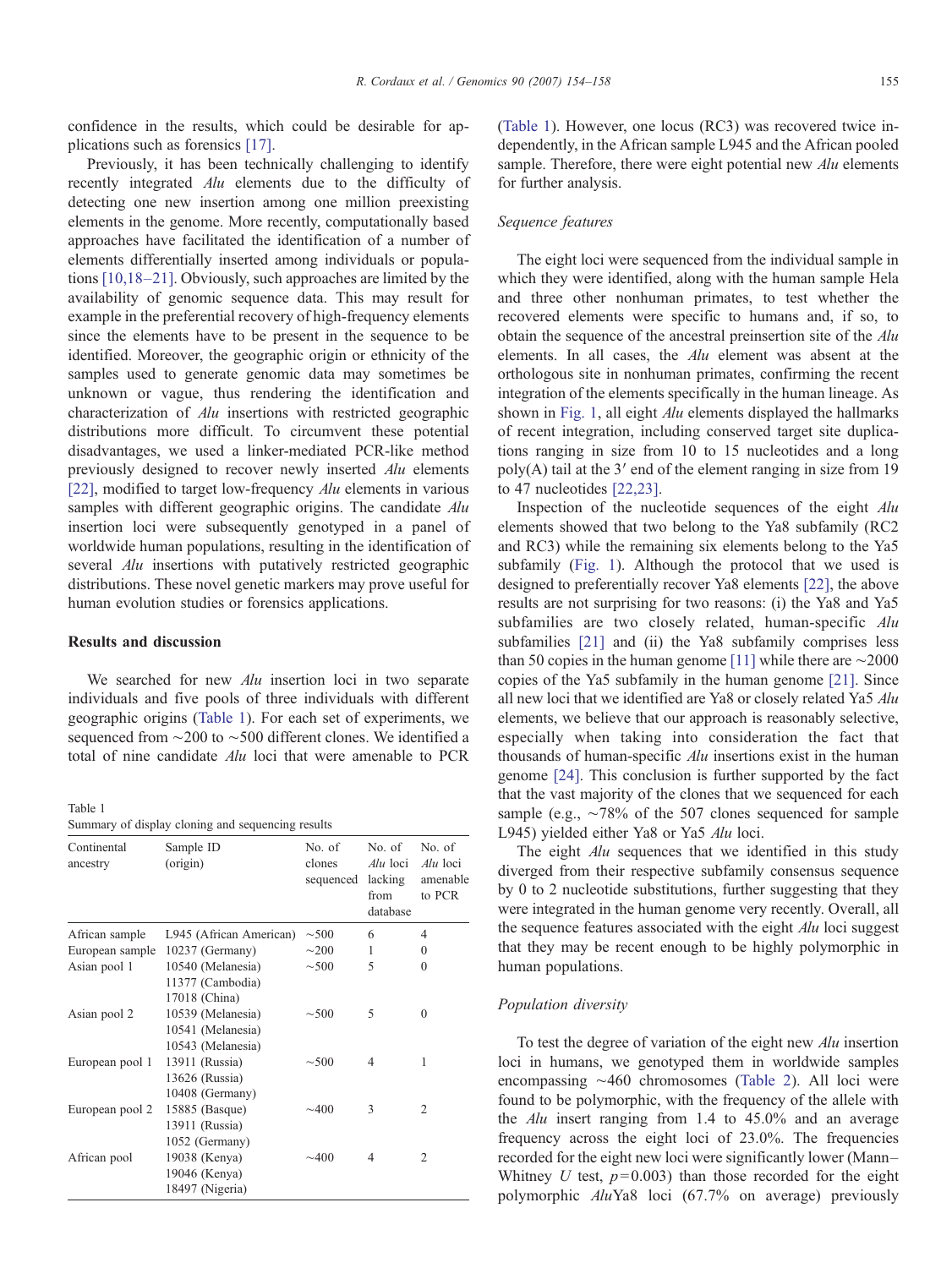<span id="page-3-0"></span>

| RC2             | AGAACACTAC [AluYa8 / A19]         |  | AGAACACTAC      |
|-----------------|-----------------------------------|--|-----------------|
| RC3             | AAAAAGTTAATTACA [AluYa8 / A5GA41] |  | AAAAAGTTAATTACA |
| RC5             | AAGATTTTTAAGTC [AluYa5 / A21]     |  | AAGATTTTTAAGTC  |
| RC <sub>6</sub> | AATACATGAGG [AluYa5 / A26]        |  | AATACATGAGG     |
| A1              | AAAAAAATCACATC [AluYa5 / A39]     |  | AAAAAAATCACATC  |
| <b>R1</b>       | AGAAAATAAGCTT [AluYa5 / A28GA3]   |  | AGAAAATAAGCTT   |
| E.2             | AAAAACACAAAAAAG [AluYa5 / A28]    |  | AAAAAMACAAAAAAG |
| E4              | AATGTTACCCTGA [AluYa5 / A24]      |  | AATTGTNCCCNTGN  |

Fig. 1. Sequence features of eight Alu insertion polymorphisms and their flanking sequence. Alu subfamily affiliation and length and content of the poly(A)-rich tail are indicated in brackets. Outside of brackets are nucleotide sequences immediately flanking the *Alu* insertions and corresponding to the target site duplications.

identified in the human genome reference sequence [\[11\]](#page-5-0). Furthermore, the frequency distribution of the eight new loci was clearly skewed toward low frequencies (Fig. 2). By contrast, the frequency distribution of the eight polymorphic AluYa8 loci previously identified in the human genome reference sequence [\[11\]](#page-5-0) was skewed toward high insertion frequencies (Fig. 2). These results indicate that our approach preferentially detects low-frequency Alu elements in human populations, as compared to polymorphic Alu elements identified from genome database searches.

The average heterozygosity per locus was quite variable, with two extremely low values (∼0.03 for RC5 and A1) and others that ranged from 0.30 to 0.46 (Table 2). While most loci were found at appreciable frequencies in all three major continental areas, two loci (RC5 and A1) displayed a remarkable distribution pattern since they were both found uniquely in populations with African ancestry. This pattern explains the extremely low heterozygosity values recorded for these loci on a worldwide scale, because all non-African individuals possessed the homozygous absent genotype at these two loci, thus leading to reduced genetic diversity on a global scale.

To further assess the restricted geographic distribution of the RC5 and A1 loci, we genotyped them in six additional populations from Africa, Asia, and Europe encompassing 280 different chromosomes [\(Table 3\)](#page-4-0). The extended results were



Fig. 2. Frequency distributions of polymorphic Alu elements. The frequency distribution of the eight Alu insertion polymorphisms identified in the study is shown in black, and that of the eight polymorphic Alu Ya8 elements identified in the human genome database  $[11]$  is shown in white. The x axis encompasses the different frequency classes of Alu insertion polymorphisms in the human population.

consistent with the results reported for the smaller dataset. In sum, the RC5 and A1 loci were genotyped in a worldwide panel of ∼370 individuals (corresponding to ∼740 different chromosomes) and they were both found exclusively in populations of African ancestry and completely lacking in non-African samples.

It is surprising that the two African-specific  $\Delta l$ u loci are actually present in every African group (except RC5 in Egyptians, Table 2). This is because one would expect that Alu elements widespread in Africa would also be found outside Africa, as this would imply that the elements inserted in the human genome prior to the expansions of modern humans within and then out of Africa ∼50,000 years ago [\[25,26\]](#page-5-0). By contrast, Alu loci restricted to Africa would be expected to have inserted in the human genome so recently that they would be found only in some but not all African populations. The fact that we found the two Alu loci RC5 and A1 in diverse African groups such as Pygmies, San, South African Bantus, African Americans (likely of West African ancestry), and Egyptians suggests that some migration that influenced all African groups may have

Table 2

Alu insertion frequencies for 12 human populations (for each locus, the frequency of the allele with the Alu insert is given) and average heterozygosity (Het) per locus

| Population              | Average $n$ | RC2   | RC3   | RC5            | RC <sub>6</sub> | A <sub>1</sub> | E1       | E2    | E4    |
|-------------------------|-------------|-------|-------|----------------|-----------------|----------------|----------|-------|-------|
| African American        | 20          | 0.452 | 0.048 | 0.075          | 0.225           | 0.050          | 0.200    | 0.400 | 0.381 |
| Pygmy                   | 19          | 0.237 | 0.194 | 0.079          | 0.342           | 0.053          | 0.026    | 0.132 | 0.421 |
| Egyptian                | 18          | 0.275 | 0.289 | $\overline{0}$ | 0.158           | 0.028          | 0.265    | 0.389 | 0.306 |
| !Kung                   | 19          | 0.211 | 0.368 | 0.029          | 0.175           | 0.026          | 0.100    | 0.368 | 0.658 |
| AFRICA                  | 76          | 0.297 | 0.221 | 0.048          | 0.224           | 0.039          | 0.145    | 0.322 | 0.442 |
| East and Southeast Asia | 20          | 0.550 | 0.250 | $\overline{0}$ | 0.175           | $\mathbf{0}$   | 0.025    | 0.725 | 0.175 |
| South America           | 20          | 0.600 | 0.175 | $\mathbf{0}$   | 0.075           | $\mathbf{0}$   | 0.325    | 0.475 | 0.350 |
| Indonesia               | 18          | 0.333 | 0.278 | $\mathbf{0}$   | 0.500           | $\Omega$       | $\Omega$ | 0.528 | 0.342 |
| Pakistan                | 17          | 0.667 | 0.115 | $\mathbf{0}$   | 0.525           | $\mathbf{0}$   | 0.156    | 0.200 | 0.107 |
| ASIA                    | 75          | 0.529 | 0.211 | $\mathbf{0}$   | 0.319           | $\mathbf{0}$   | 0.128    | 0.481 | 0.253 |
| Germany                 | 20          | 0.571 | 0.211 | $\mathbf{0}$   | 0.119           | $\Omega$       | 0.250    | 0.425 | 0.150 |
| Hungaria                | 18          | 0.556 | 0.167 | $\mathbf{0}$   | 0.026           | $\Omega$       | 0.333    | 0.500 | 0.167 |
| Cyprus                  | 20          | 0.425 | 0.225 | $\mathbf{0}$   | 0.250           | $\Omega$       | 0.425    | 0.400 | 0.300 |
| France                  | 19          | 0.575 | 0.175 | $\mathbf{0}$   | 0.200           | $\mathbf{0}$   | 0.375    | 0.316 | 0.250 |
| <b>EUROPE</b>           | 77          | 0.532 | 0.195 | $\mathbf{0}$   | 0.150           | $\Omega$       | 0.346    | 0.409 | 0.216 |
| <b>WORLD</b>            | 228         | 0.450 | 0.209 | 0.015          | 0.231           | 0.014          | 0.208    | 0.405 | 0.306 |
| Average Het             |             | 0.464 | 0.325 | 0.029          | 0.319           | 0.026          | 0.297    | 0.451 | 0.389 |
|                         |             |       |       |                |                 |                |          |       |       |

Average *n*, average number of individuals genotyped for each locus.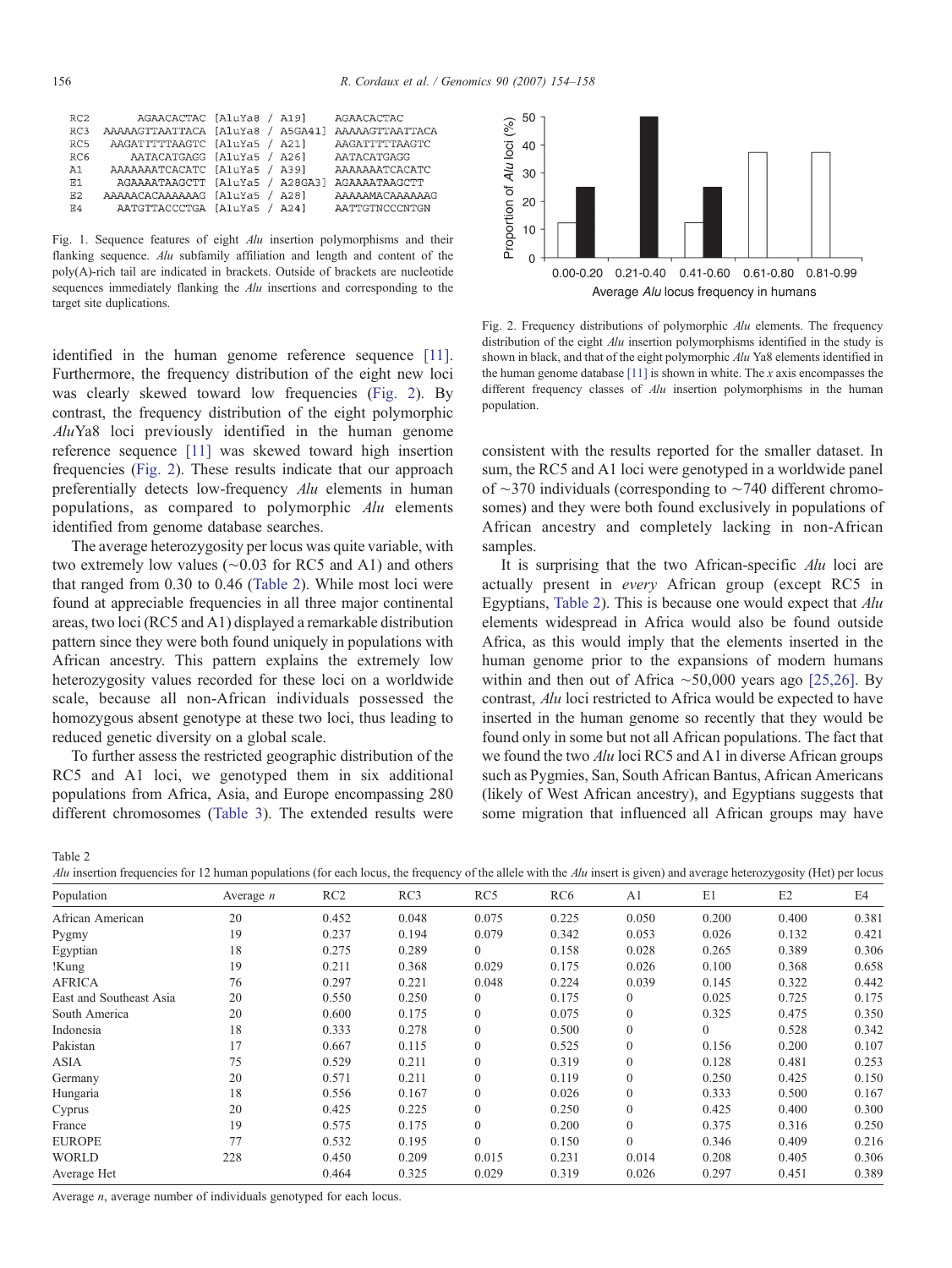<span id="page-4-0"></span>Table 3 Alu insertion frequencies for six human populations (for each locus, the frequency of the allele with the  $\Delta l u$  insert is given)

| Continental region | Population     | Average $n$ | RC5      | A1    |
|--------------------|----------------|-------------|----------|-------|
| Africa             | Sotho-Tswana   | 48          | 0.010    | 0.106 |
|                    | Nguni          | 45          | 0.011    | 0.211 |
| Asia               | Bangladeshi    | 16          | 0        | 0     |
|                    | Indonesia      | 12          | 0        | 0     |
| Europe             | <b>Swiss</b>   |             | 0        | 0     |
|                    | <b>Bretons</b> | 12          | $\Omega$ | 0     |

Average n, average number of individuals genotyped for each locus.

taken place after modern humans left Africa ∼50,000 years ago. However, further studies involving more loci are needed to test whether such a migration indeed occurred or whether the observed pattern based on two Alu loci is the result of chance alone.

#### Concluding remarks

In sum, our approach was able to recover two new Alu elements that exhibit restricted geographic distributions. The two African-specific Alu loci that we identified may prove useful for human evolution studies or forensics applications. It is noteworthy that these two loci were found within African populations at low frequencies  $(\leq 25\%)$ . Therefore, the absence of the element in an individual would not be informative with respect to geographic affinities. However, the presence of the element in an individual would suggest an African ancestry with a high probability. Ideally, several Alu markers with relevant geographic distributions could be used in conjunction to increase the resolution and confidence in the results. Using the available data, we can estimate how many Alu loci would be needed to infer geographic affiliation with a high degree of confidence. Assuming that the loci are in Hardy–Weinberg equilibrium and in linkage equilibrium and assuming that they are truly African-specific, then the presence of at least one Alu insert at any locus indicates that the individual is of African ancestry. So, individuals from Africa are incorrectly classified only if they are homozygous for the absence of the insert at both loci. The two African-specific loci RC5 and A1 have an average insert frequency of 0.066 in African populations, so the frequency of homozygotes for the absence of the insert at both loci is  $(0.934)^2 \times (0.934)^2 = 0.761$ , and the probability of

Table 4

Candidate Alu loci amenable to PCR and PCR amplification conditions

correctly classifying an African individual as African is 1-  $0.761 = 0.239$  based on two loci. In general, for *n* loci with an average insert frequency of  $p$ , the probability of correctly classifying an individual is  $1-((1-p)^2)^n$ . If the average insert frequency is 0.066, then 22 loci would be needed to have a 95% chance of correctly classifying an individual as African. In other words, with 22 African-specific loci, each with average insert frequency of 0.066, there is less than a 5% chance that an African individual would be homozygous for the absence of the insert at all 22 loci. Thus, it may ultimately become possible to correctly infer the geographic affiliation of unknown samples with high levels of confidence without having to genotype as many as 100 Alu loci [\[17\]](#page-5-0). To this end, the identification of additional informative Alu loci is desirable, and we demonstrated here that our approach is capable of recovering new Alu loci with restricted geographic

#### Materials and methods

#### DNA samples

distribution.

A total of 17 human DNA samples were used to ascertain new Alu insertions, either separately or as pools of three individuals ([Table 1\)](#page-2-0). DNA samples were obtained from the Coriell Institute for Medical Research, except L945, 10237, 10408, and 1052, which were available from previous studies in our laboratory. The human-specific nature of the candidate Alu loci was evaluated by their presence or absence in four primate species, including human HeLa (cell line ATCC-CCL2), common chimpanzee [Clint] (NS06006B), gorilla (AG05251), and orangutan (ATCC-CR6301). Each locus was also genotyped in a panel of 228 individuals (456 chromosomes) from 12 human populations originating from the three major continental groups: Africa, Asia, and Europe [\[12,13\].](#page-5-0) Details on the populations and sample sizes are shown in [Table 2](#page-3-0). We assigned our South American samples to the Asian continental region because of the genetic roots of Amerindians in Asia [\[27\]](#page-5-0). Alu loci RC5 and A1 were further genotyped in 140 additional individuals (280 chromo-somes) from six diverse human populations (Table 3) [\[12,13\].](#page-5-0)

#### Identification of candidate Alu insertion loci

We used a modification of the ASAP PCR previously described [\[22\].](#page-5-0) Genomic DNA was digested with NdeI. Double-stranded linkers MSET and MSEB [\[22\]](#page-5-0) were subsequently ligated to the digested DNA. Three successive PCRs were then performed using the linker primer LNP and nested Alu primers ASII, HS18R, and HS16R [\[22\]](#page-5-0) to obtain collections of PCR products enriched in Alu elements belonging to the Ya8 subfamily. The AluYa8 subfamily is one of the youngest and most polymorphic Alu subfamilies currently known in humans [\[11,22\]](#page-5-0). Third-round PCR products were cloned into vectors using the TOPO-

| Locus name      | Genomic location | Forward primer $(5' > 3')$  | Reverse primer $(5' > 3')$     | Annealing temperature | PCR product size<br>(filled/empty site) |
|-----------------|------------------|-----------------------------|--------------------------------|-----------------------|-----------------------------------------|
| RC2             | 8p11.21          | <b>TCATCTTGACCTTGCAGCAC</b> | CCGTAACAGGACAGCTCACA           | 60                    | 420/120                                 |
| RC3             | 3p24.1           | <b>TGCCCAAATGTAGACCTTGT</b> | <b>TTGTTGGAGTTGAGGCATCTT</b>   | 59                    | 460/160                                 |
| RC5             | 7q31.31          | <b>CCCCTTCCAGAGAAGCATTT</b> | GCTCTTCTTTTTCAGTGAGTTTCC       | -60                   | 460/160                                 |
| RC <sub>6</sub> | 12q23.3          | CATATGCACCGCGCTAAGTA        | <b>TCCTAATGCCTTTTTCCATAACA</b> | 60                    | 470/170                                 |
| A1              | 14q31.3          | TTGAAAAGGGGGTAGTTTATGA      | AACCCTTGAGAGGGGATGAC           | 55                    | 710/384                                 |
| E1              | 15q25.2          | GCCCTCTAGGAAAGTGAAAGAA      | GCCATAGGTTTCCTCTGGTTG          | 55                    | 570/242                                 |
| E2              | 13q12.3          | <b>CCAAGACCCAGGCATTAAAA</b> | GAAGGATGGTGATTGCAGGT           | 55                    | 523/202                                 |
| E4              | 5q14.3           | TATGCATAGCCAAAAGAGAGCA      | ACATTTGGGACATCAGGGTAAC         | 60                    | 497/197                                 |